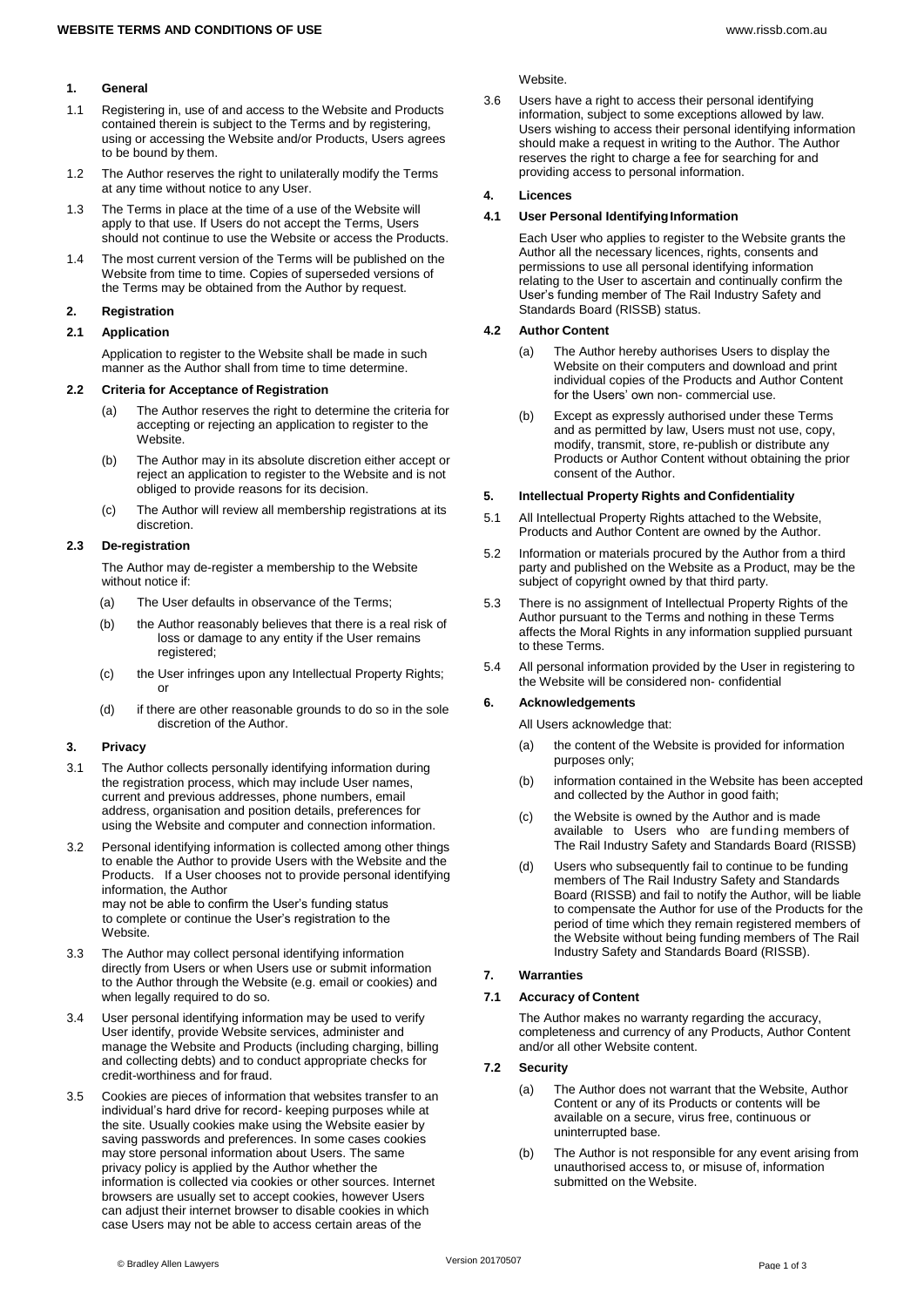# **8. Dispute Resolution**

- 8.1 Subject to clause 8.2, if a dispute arises out of or relates to these Terms (including any dispute as to breach or termination or any claim) no Party may commence any proceedings relating to the dispute unless that Party has complied with this term:
	- (a) a Party claiming that a dispute (the Dispute) has arisen under or in relation to these Terms must give notice (the Notice) to the other Party to these Terms specifying the nature of the Dispute;
	- (b) on receipt of the Notice by the Party, the parties must endeavour in good faith to resolve the Dispute expeditiously using dispute resolution techniques such as negotiation, mediation, conciliation, arbitration and expert evaluation or determination or similar techniques agreed by them;
	- (c) if the parties do not resolve the Dispute within seven (7) days of receipt of the Notice by the Party (or as further period as agreed in writing by them) or do not agree within that time as to:
		- (i) the dispute resolution technique (e.g. conciliation) and procedures to be adopted to resolve the Dispute; and/or
		- (ii) the timetable for all steps in those procedures; and/or
		- (iii) the selection and compensation of the independent person required for the selected technique;

any Party may request the President of the Australian Capital Territory Law Society or his or her nominee, to refer the Dispute to a Mediator

for mediation in accordance with the Mediation Rules of the Australian Capital Territory Law Society.

- 8.2 Clause 8.1 does not apply in relation to a dispute wherein a Party to these Terms:
	- (a) seeks urgent relief against another Party;
	- (b) seeks recovery of a debt or makes a liquidated demand in connection with these Terms against another Party of less than or equal to \$10,000.00, excluding costs and interest; or
	- (c) if the parties agree in writing that the provision is not to apply to a given dispute.

### **9. Miscellaneous**

### **9.1 Consents and Approvals**

- Subject to any law to the contrary, where the doing or execution of any act, matter or thing is dependent on the consent or approval of a party, that consent or approval may be given or withheld in the absolute discretion of that Party, unless the Terms expressly provide otherwise.
- (b) In these Terms a reference to a consent or approval of a Party means the prior written consent or approval of that Party.

#### **9.2 Notices**

A Notice of Dispute (subclause 8.1) must be made in writing. Otherwise, any notice given by either Party pursuant to these Terms may be given orally or in writing.

## **9.3 No Waiver**

- (a) Any delay or failure to enforce any provision of these Terms will not be deemed to be a waiver.
- (b) There is no implied waiver by either Party in respect of any provision of these Terms and any waiver granted by either Party shall be without prejudice to any other Rights.
- (c) Any waiver must be in writing and does not cover subsequent breaches of the same or a different kind.
- (d) A waiver by a Party of its Rights under these Terms is only effective in relation to the particular obligation or breach in respect of which it is given.

### **9.4 Joint and Several Liability**

- (a) Any obligation imposed by these terms on more than one entity and any covenant given in these Terms by more than one entity binds those entities jointly and each of them severally and may be enforced against anyone or any two or more of them.
- (b) Where a party is comprised of more than one entity, the obligations and covenants of that Party bind any two or more of those entities jointly and each of them severally.

## **9.5 Exclusion of ImpliedTerms**

To the maximum extent permitted by law, all conditions and warranties which would but for this clause be implied into the Terms by operation of common law or statute, including in particular but not being limited to any fair trading, trade practices and consumer protection legislation from time to time in force, are expressly excluded.

### **9.6 Limitation of Liability**

(a) To the maximum extent permitted by law, the Author shall not be liable to a User for loss or damage of any kind (including in particular but not being limited to liability for loss, injury, claim

> liability, damage or costs (including legal costs)) made against or incurred or suffered by any User directly or indirectly (including without limitation lost costs, profits and data) as a result or arising out of:

- (i) the exercise by the Author of any right vested in the Author pursuant to the Terms;
- (ii) any error or omission in any Product, Author Content or any other content published by the Author on the Website;
- (iii) any use or misuse by a User of any material or information published on the Website;
- (iv) any inability of a User to use or obtain access to the Website;
- (v) the Author's negligence in connection with the performance of the Author's obligations under the Terms or any condition or warranty implied into the Terms which cannot be lawfully modified or excluded; and
- (vi) the Author's breach of any express provision of the Terms or any condition or warranty implied into the Terms which cannot be lawfully modified or excluded.
- (b) To the extent that a liability of the Author to a User for loss or damage of any kind cannot be or is not excluded from the Terms but can be limited, the Author's liability is so limited to re- providing the relevant services again.
- (c) Any liability of the Author to a User for loss or damage of any kind is to be reduced to the extent that the User caused or contributed to that loss or damage.

### **9.7 Governing Law**

These Terms shall be governed by and construed in accordance with the laws of the Australian Capital Territory and the Commonwealth of Australia and the parties submit themselves to the exclusive jurisdiction of the Courts of those jurisdictions and those that have jurisdiction to hear any appeals from them.

### **9.8 Severability**

If any of the provisions of the Terms shall be unlawful, void or unenforceable for any reason, the provision shall be deemed severable to the extent that it is lawful, void or unenforceable, but shall not affect the validity or enforceability of the remaining provisions.

## **10. Definitions andInterpretation**

(a) **Author** means the owner of the Website from time to time, currently known as the Rail Industry Safety and Standards Board and includes those entity's related bodies corporate, employees, officers, agents, subcontractors, successors, liquidators, administrators,